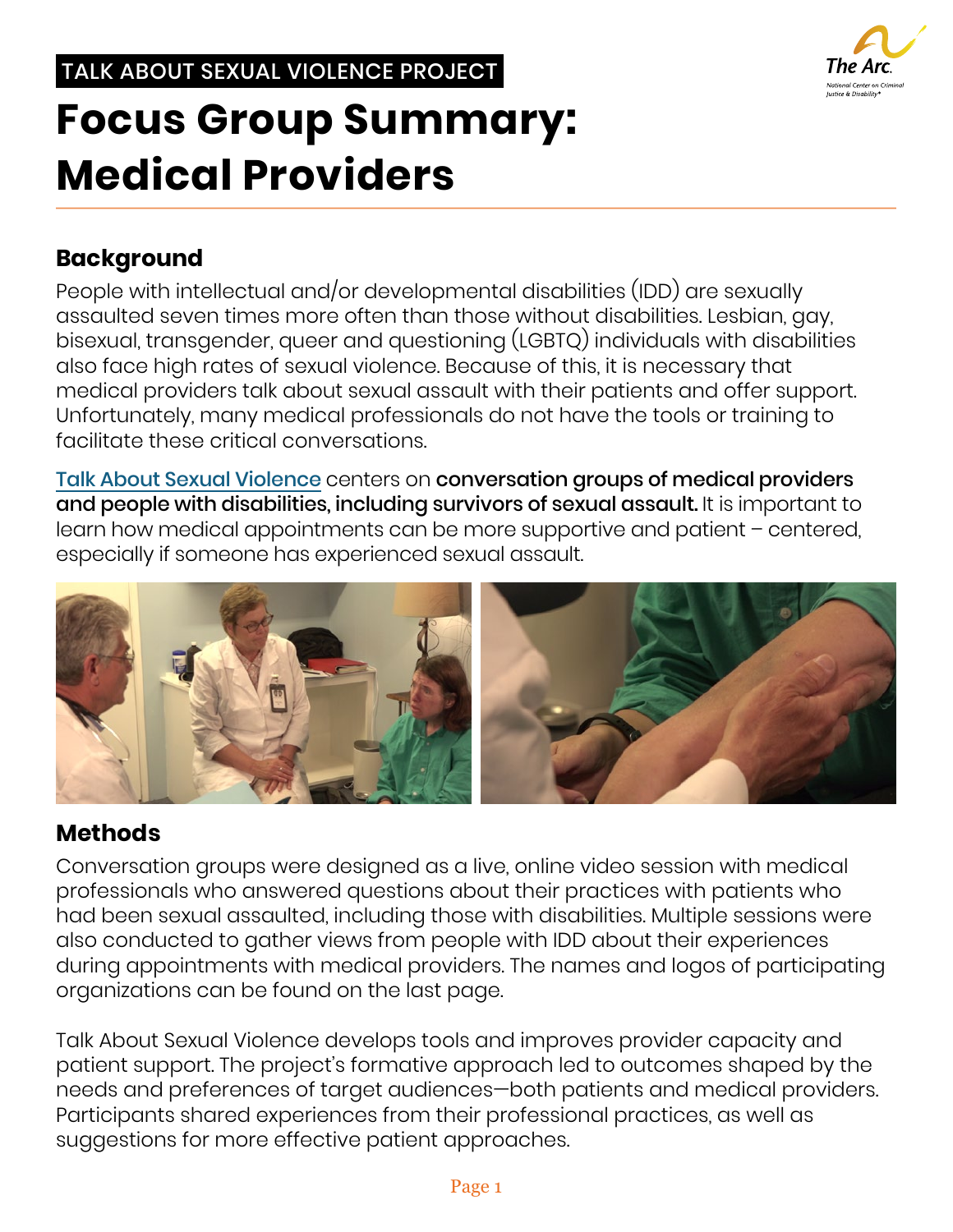### **1) What is your experience regarding patients with disabilities and sexual violence?**

- **–** It's difficult to elicit history when I cannot communicate with the victim.
- **–** History most often provided by caregiver; we try to get it from the victim.
- **–** Often caregivers are involved in giving consent needed for forensic exams.
- **–** If a patient has mental health history, believability can be challenging.

### **2) We know medical appointments don't allow much time, so health care providers cannot have in-depth conversations about sexual assault. What are other barriers?**

- **–** Cultural differences.
- **–** Providers may ignore indicators of sexual assault due to mental health issues.
- **–** Protecting confidentiality among multidisciplinary team members is challenging.
- **–** Patient records could be accessed online by caregiver who may be an abuser.
- **–** Financial disincentives, less reimbursement for exams and follow-up.
- **–** Identifying signs of sexual assault can be difficult, not all departments are required to screen for them.

### **3) Patient-centered approaches and supported decision-making allow people with disabilities to be guided, without relinquishing their right to make decisions. Have you used this approach?**

- **–** Yes, but need to teach medical students the value of patient-centered interaction.
- **–** We must teach all clinicians to be patient-centered, and not focus on caregivers.

### **4) Is there a professional in your practice who supports patients who are sexually assaulted?**

- **–** Yes, we have support services, the clinician hands off and social worker handles next steps.
- **–** No, but training is provided routinely on sexual assault diagnosis and making referrals to social workers.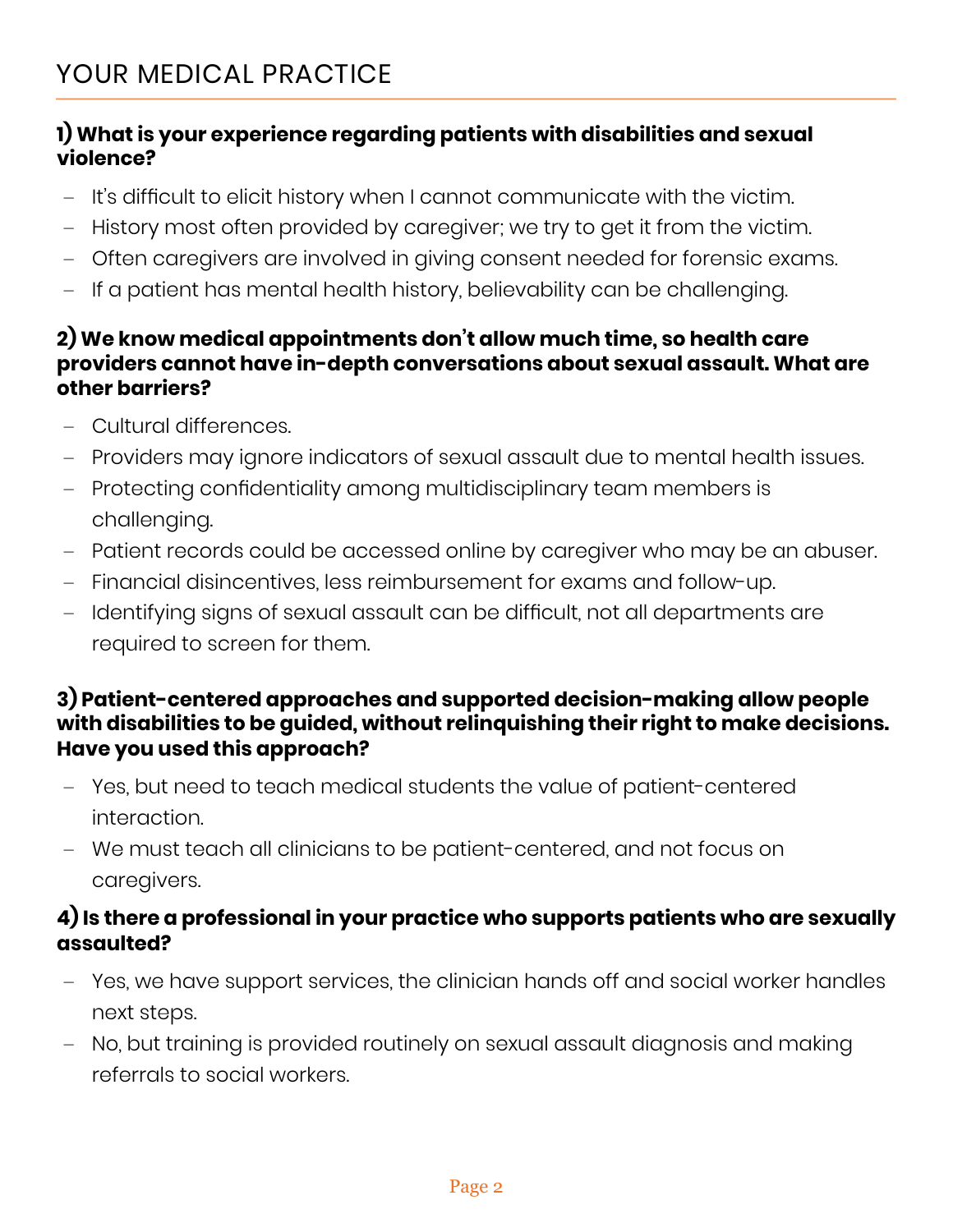# YOUR HEALTH CARE ORGANIZATION



### **1) What is the protocol for asking about sexual assault and personal safety that enables you to speak with a patient in private?**

- **–** Sometimes have problems asking caregivers to leave because of the subject and lack of rapport with the patient.
- **–** Difficulty asking the caregiver to leave when a patient is nonverbal.
- **–** Some patients are uncomfortable being alone with a new doctor.
- **–** Sometimes important to have caregiver in the room as the patient may need help understanding.

#### **2) Does your organization have guidelines about mandated reporting?**

- **–** We have an internal abuse website as a resource.
- **–** We have training for clinicians about options and next steps.

#### **3) Does your health care organization require or provide training about sexual assault? About intellectual/developmental disabilities?**

- **–** Yes, on sexual assault.
- **–** Haven't received training on assault and any disability.
- **–** No, need training on trauma experienced by people with disabilities.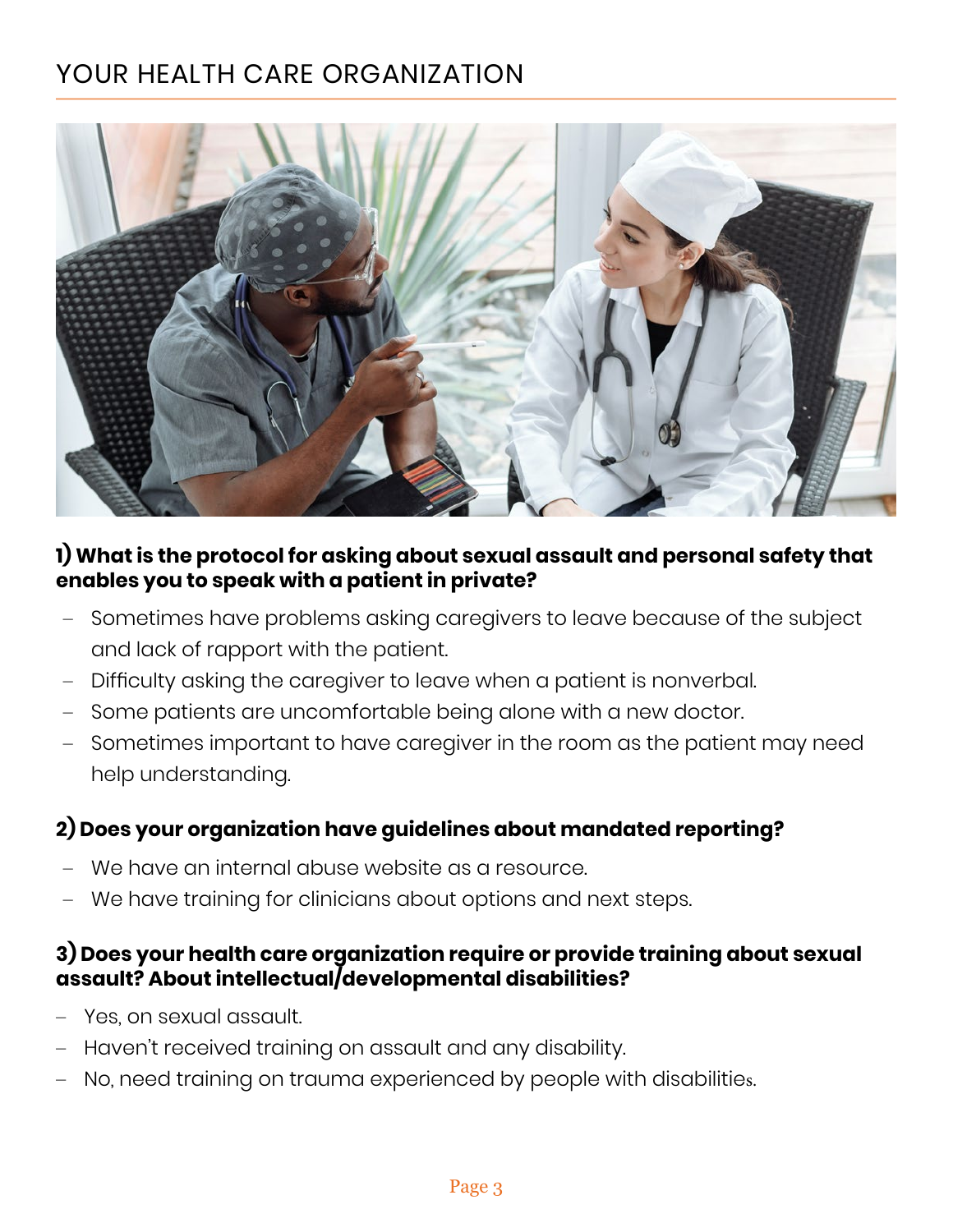### **1) How can the capacity of medical providers and their health care organizations be increased?**

- **–** Improved reimbursement for care and treatment of sexual assault and trauma (health care organizations perceive financial loss if patients require more time.)
- **–** Important to see patient-centered care and prevention as saving future costs.
- **–** Critical to establish and ensure adherence to protocols.

#### **2) How can we increase outreach to better support (inform) health care providers?**

- **–** Continuing Medical Education (CME) training.
- **–** Push screening to pediatrics so clinicians and parents are informed.
- **–** Medical records should be screened. A typical RN does not look at history, especially in protected populations.
- **–** Assure data platforms assist health care providers to use protocols, forms, and resources.
- **–** Increase use of multidisciplinary teams.